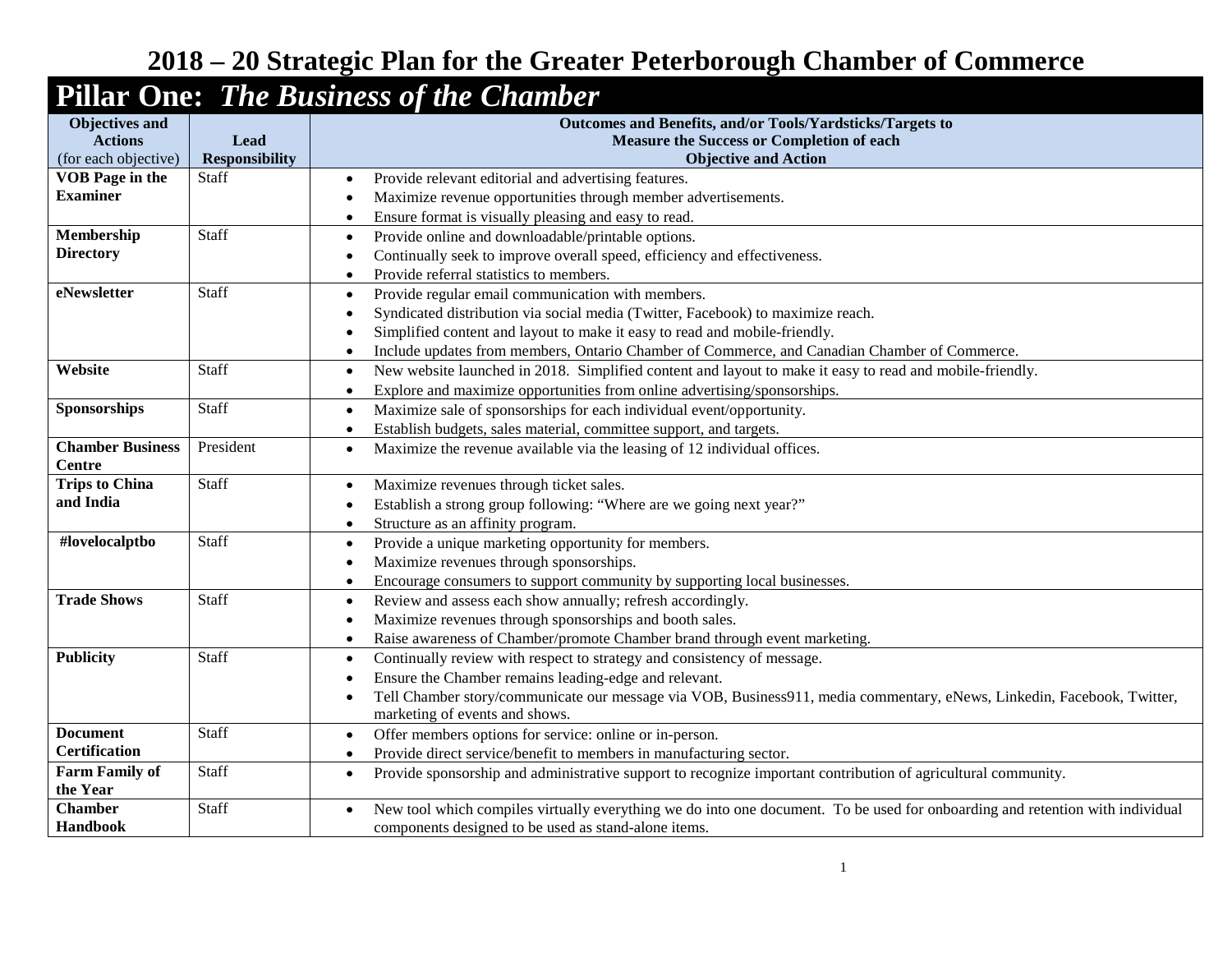| <b>Pillar Two: Advocacy/Policy</b> |                         |                                                                                                                                                                                                                      |  |  |  |
|------------------------------------|-------------------------|----------------------------------------------------------------------------------------------------------------------------------------------------------------------------------------------------------------------|--|--|--|
| <b>Objectives and</b>              |                         | Outcomes and Benefits, and/or Tools/Yardsticks/Targets to                                                                                                                                                            |  |  |  |
| <b>Actions</b>                     | Lead                    | <b>Measure the Success or Completion of each</b>                                                                                                                                                                     |  |  |  |
| (for each objective)               | <b>Responsibility</b>   | <b>Objective and Action</b>                                                                                                                                                                                          |  |  |  |
| <b>Creating Policy</b>             | Policy                  | Monitor federal, provincial, or municipal acceptance and implementation.                                                                                                                                             |  |  |  |
| <b>Resolutions</b>                 | Committee,              | One required every two years in order to maintain Accreditation status.                                                                                                                                              |  |  |  |
| Federal                            | Staff                   |                                                                                                                                                                                                                      |  |  |  |
| Provincial                         |                         |                                                                                                                                                                                                                      |  |  |  |
| Municipal                          |                         |                                                                                                                                                                                                                      |  |  |  |
|                                    |                         |                                                                                                                                                                                                                      |  |  |  |
| <b>VOB Page in the</b>             | <b>Staff</b>            | Significantly improve awareness in the community of the Chamber and the work we do.<br>$\bullet$                                                                                                                     |  |  |  |
| <b>Examiner</b>                    |                         |                                                                                                                                                                                                                      |  |  |  |
| <b>Task specific</b>               | <b>Policy Committee</b> | As required, form sub-committees to examine and have significant impact on issues relevant to membership.<br>$\bullet$                                                                                               |  |  |  |
| <b>Advocacy Sub-</b>               | and Volunteers          |                                                                                                                                                                                                                      |  |  |  |
| Committees                         |                         |                                                                                                                                                                                                                      |  |  |  |
|                                    |                         |                                                                                                                                                                                                                      |  |  |  |
| Mediate,                           | Policy                  | Serve as an advocate for our members when appropriate. Includes Business911 feature, phone calls, letters.<br>$\bullet$                                                                                              |  |  |  |
| Facilitate,                        | Committee,              |                                                                                                                                                                                                                      |  |  |  |
| Arbitrate                          | <b>Board and Staff</b>  |                                                                                                                                                                                                                      |  |  |  |
| <b>Partnerships</b>                | <b>Policy Committee</b> | Continue to build on strategic partnerships: Government Affairs Committee, Peterborough Immigration Partnership, KMA,<br>$\bullet$                                                                                   |  |  |  |
|                                    | and Volunteers          | WDB, Fleming/Trent, Innovation Cluster, Homebuilders, etc.                                                                                                                                                           |  |  |  |
| <b>TeamPtbo</b>                    | Staff                   | Has become a strong Chamber-led brand. An aspirational call for collaboration amongst governments, businesses, agencies and<br>$\bullet$<br>community leaders with a focus on job creation and economic development. |  |  |  |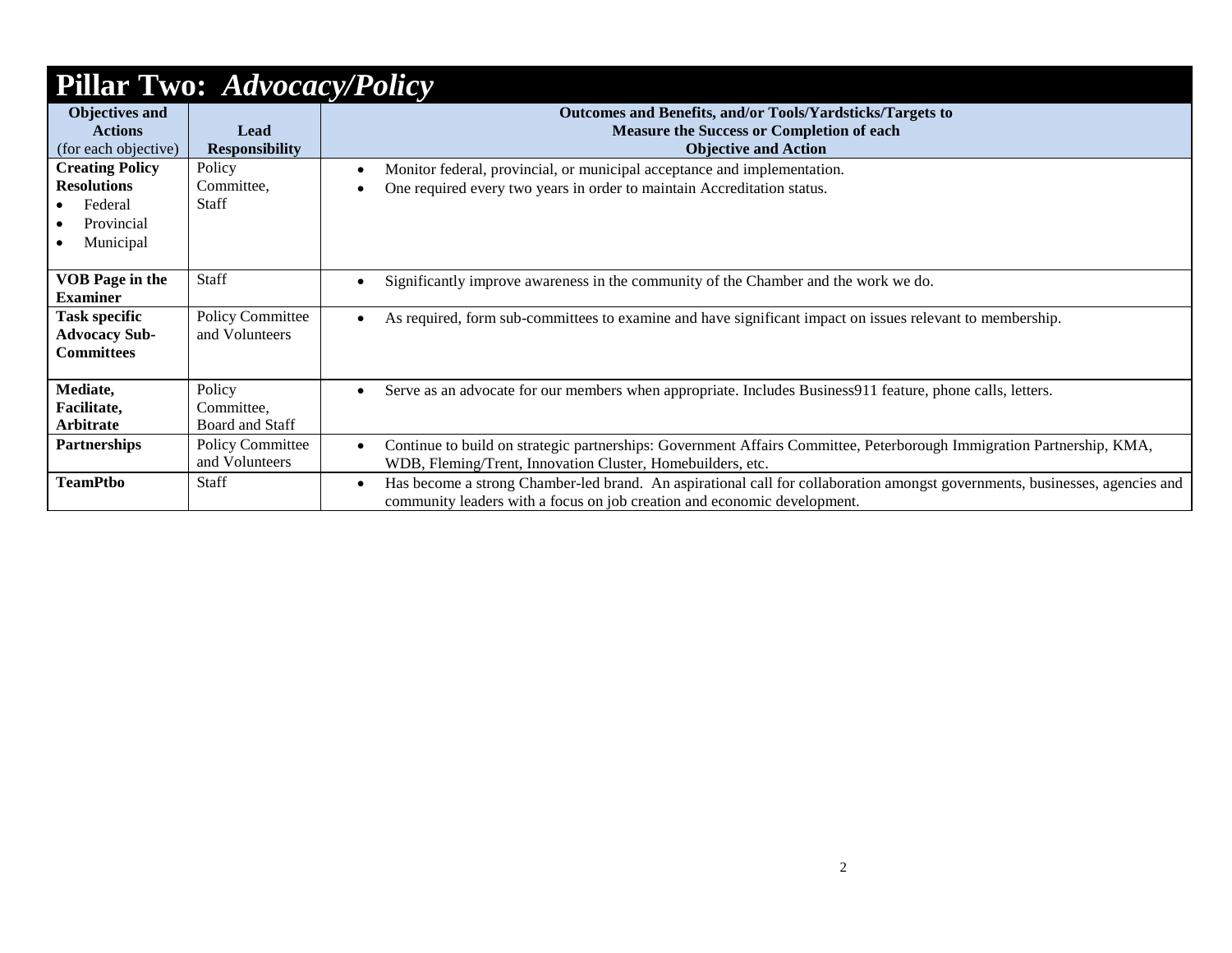| <b>Pillar Three: Programming</b>                                                   |                                         |                                                                                                                                                                                                                                                                                                                                                                             |  |  |  |
|------------------------------------------------------------------------------------|-----------------------------------------|-----------------------------------------------------------------------------------------------------------------------------------------------------------------------------------------------------------------------------------------------------------------------------------------------------------------------------------------------------------------------------|--|--|--|
| <b>Objectives and</b>                                                              |                                         | Outcomes and Benefits, and/or Tools/Yardsticks/Targets to                                                                                                                                                                                                                                                                                                                   |  |  |  |
| <b>Actions</b>                                                                     | Lead                                    | <b>Measure the Success or Completion of each</b>                                                                                                                                                                                                                                                                                                                            |  |  |  |
| (for each objective)                                                               | <b>Responsibility</b>                   | <b>Objective and Action</b>                                                                                                                                                                                                                                                                                                                                                 |  |  |  |
| Lunchbox<br><b>Learning</b>                                                        | Staff & Volunteer                       | Provide timely professional development to members.<br>$\bullet$                                                                                                                                                                                                                                                                                                            |  |  |  |
| <b>Excellence</b><br><b>Awards</b>                                                 | Staff, Excellence<br>Committee          | Provide an opportunity for business to celebrate their success.<br>$\bullet$                                                                                                                                                                                                                                                                                                |  |  |  |
| <b>Special Speakers</b><br><b>Political Forums</b><br>Workshops<br><b>Webinars</b> | Staff                                   | These come up and are decided on and dealt with as appropriate.                                                                                                                                                                                                                                                                                                             |  |  |  |
| <b>PBX</b>                                                                         | Staff                                   | Partner with a different host organization or group to provide a fun, casual networking event where the emphasis is on the<br>$\bullet$<br>exchange of ideas, business contacts and information. Foster a sense of community and collaboration and allow people to make<br>face to face connections that will help them propel their business or community venture forward. |  |  |  |
| <b>Chamber AM</b>                                                                  | Staff                                   | Provide guest speakers to educate and inform members, as part of this monthly networking event.                                                                                                                                                                                                                                                                             |  |  |  |
| <b>Golf Tournament</b>                                                             | Staff                                   | Provide members with an opportunity for networking and marketing, and the Chamber with a source of revenue.                                                                                                                                                                                                                                                                 |  |  |  |
| #LoveLocalPtbo<br><b>Business Expo</b>                                             | Staff                                   | As above                                                                                                                                                                                                                                                                                                                                                                    |  |  |  |
| <b>Seniors Showcase</b>                                                            | Staff, Seniors<br>Showcase<br>Committee | As above                                                                                                                                                                                                                                                                                                                                                                    |  |  |  |
| <b>Power Hour</b>                                                                  | Staff                                   | Provide the business community with the opportunity to connect with our elected officials from all 4 levels of government, via<br>$\bullet$<br>Q&A.                                                                                                                                                                                                                         |  |  |  |
| <b>Next Level</b>                                                                  | Staff, Next Level<br>Committee          | Highlight the people and businesses of Peterborough that are inspiring, innovative, and interesting.<br>$\bullet$                                                                                                                                                                                                                                                           |  |  |  |
| <b>Leaders Lunch</b>                                                               | Staff                                   | Empower our business leaders with the connections they need to support their business growth in local, provincial, national,<br>$\bullet$<br>and/or international markets.                                                                                                                                                                                                  |  |  |  |
| <b>Business Summit</b>                                                             | Staff                                   | Provide professional development for business owners looking to take the next step with their business; includes a keynote<br>conversation and panel discussions.                                                                                                                                                                                                           |  |  |  |
| AGM                                                                                | Staff                                   | Provide engaging speakers, secure quorum.<br>$\bullet$                                                                                                                                                                                                                                                                                                                      |  |  |  |